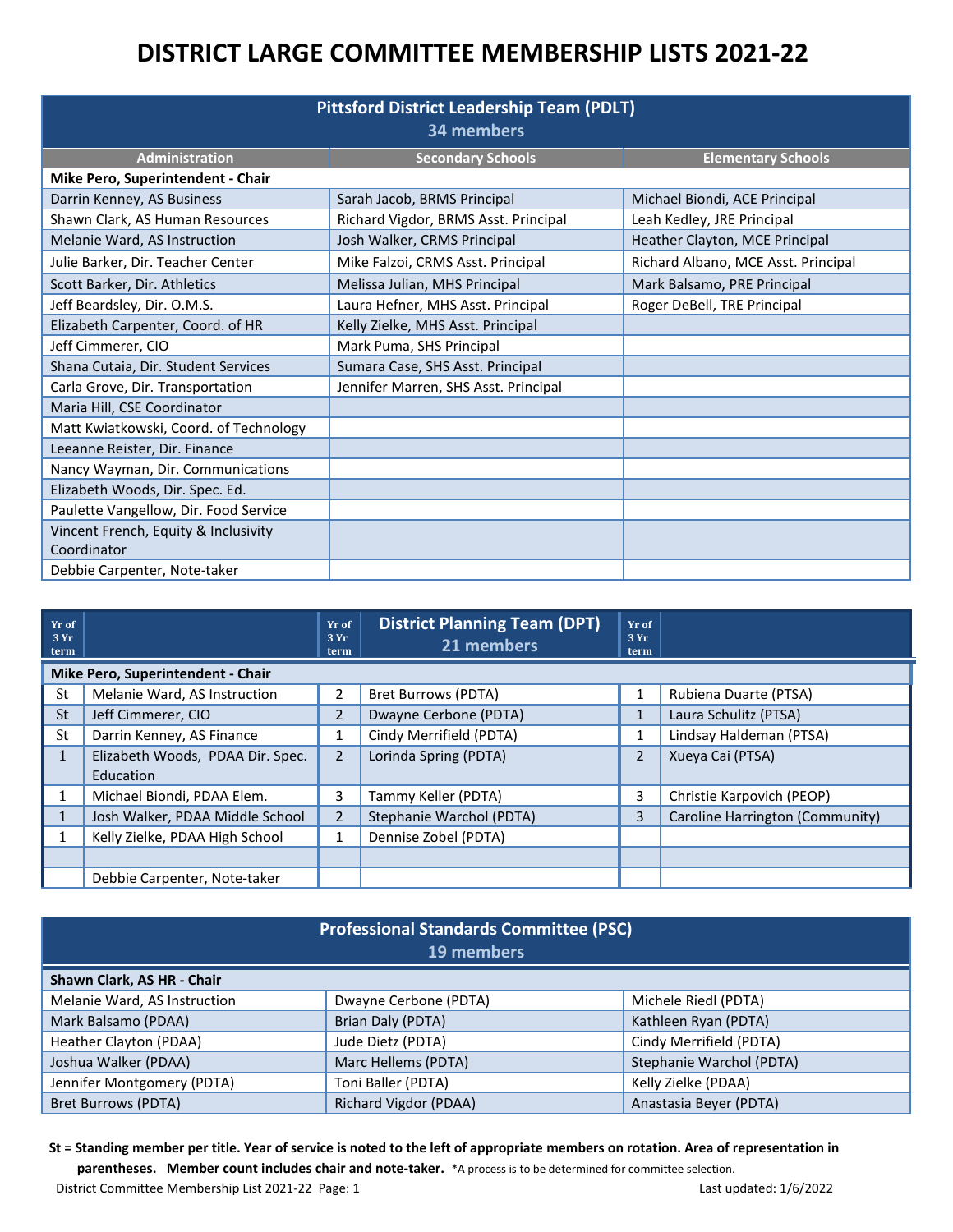| Yr of<br>3Yr<br>term | <b>Elementary Academic</b><br><b>Council (EAC) 21 members</b> | Yr of<br>3Yr<br>term | <b>Secondary Academic</b><br><b>Council (SAC) 23 members</b> | Yr of<br>3Yr<br>term | <b>Instructional Leadership</b><br><b>Council (ILC) 28 members</b> |
|----------------------|---------------------------------------------------------------|----------------------|--------------------------------------------------------------|----------------------|--------------------------------------------------------------------|
|                      | Melanie Ward, ASI - Chair                                     |                      | Melanie Ward, ASI - Chair                                    |                      | Melanie Ward, ASI - Chair                                          |
| St                   | Michael Biondi, AC Principal                                  | St                   | Shana Cutaia, Dir. Student Services                          | St                   | Julie Barker, Dir. TC - Co-chair                                   |
| St                   | Leah Kedley, JR Principal                                     | St                   | Elizabeth Woods, Dir. Spec. Ed.                              | St                   | Jeff Cimmerer, CIO                                                 |
| St                   | Heather Clayton, MC Principal                                 | St                   | Mark Puma, SHS Principal                                     | St                   | Shana Cutaia, Dir. Stu. Serv.                                      |
| St                   | Mark Balsamo, PR Principal                                    | St                   | Melissa Julian, MHS Principal                                | <b>St</b>            | Elizabeth Woods, Dir. Spec. Ed.                                    |
| St                   | Roger DeBell, TR Principal                                    | St                   | Sarah Jacob, BRMS Principal                                  | St                   | Matt Kwiatkowski, Tech. Coord.                                     |
| St                   | Robyn Paino (Counselor/Student<br>Services)                   | St                   | Josh Walker, CRMS Principal                                  | $\mathbf{1}$         | Heather Clayton (Elem. Admin.)                                     |
| St                   | Susan Harrison (Core SL ELA)                                  | $\ast$               | Casey Sanderson (Non-core SL)                                | 1                    | Sarah Jacob (M.S. Admin.)                                          |
| St                   | Dennise Zobel (Core SL Math/Sci)                              | St                   | Nicole Barry, Soc. St. SL                                    | $\mathbf{1}$         | Sumara Case (H.S. Admin.)                                          |
| St                   | Teresa Roets (Core SL Soc. St.)                               | St                   | Jude Dietz, ELA SL                                           | $\overline{2}$       | Teresa Roets (Elem. Core SL)                                       |
| St                   | Laura Shemancik (Spec. Ed. SL)                                | <b>St</b>            | Kathy Curtis, Math SL                                        | $\mathbf{1}$         | Maribeth Curran (Sec. Spec Area SL)                                |
| St                   | David Muscato (ITT)                                           | St                   | Caitlin Salerno, Sci. SL                                     | 3                    | Esther Marino (Elem. Spec Area SL)                                 |
| $\overline{2}$       | Sandy Stewart (Non-core SL)                                   | St                   | Shari Ebert, WL SL                                           | 3                    | Kathy Curtis (Sec. Core SL)                                        |
| $\overline{2}$       | Ingrid Ferrara (PDTA AC)                                      | St                   | Laura Shemancik, Spec. Ed. SL                                | 2                    | Kate Milne (Teacher, AC)                                           |
| $\overline{2}$       | Kerry George (PDTA JR)                                        | $\ast$               | Liesa Ehrlich (Non-core SL)                                  | 3                    | Jessica Bonadio (Teacher, JR)                                      |
| $\overline{2}$       | Elizabeth Knowles (PDTA MC)                                   | St                   | Lisa Weld, BRMS Counselor                                    | $\overline{2}$       | Angie Carpin (Teacher, MC)                                         |
| $\overline{2}$       | Kim Falzoi (PDTA PR)                                          | <b>St</b>            | Amy Daniels, CRMS Counselor                                  | 3                    | Amanda Kirkebye (Teacher, PR)                                      |
| $\mathbf{1}$         | Melissa Dacey (PDTA TR)                                       | St                   | Eric Domroes, MHS Counselor                                  | 1                    | Toni Stevens-Oliver (Teacher, TR)                                  |
|                      |                                                               | <b>St</b>            | Dawn Howe, SHS Counselor                                     | 3                    | Liesa Ehrlich (Teacher, BRMS)                                      |
|                      |                                                               | $\ast$               | Jessica LeVan (Psychologist)                                 | $\overline{2}$       | Lenore McPherson (Teacher, CRMS)                                   |
|                      |                                                               | St                   | Gwen Scibienski (ITT)                                        | 3                    | Tish Romas (Teacher, MHS)                                          |
|                      |                                                               |                      |                                                              | 3                    | Brian Shaffer (Teacher, SHS)                                       |
|                      |                                                               |                      |                                                              | $\overline{2}$       | Dwayne Cerbone (PDTA)                                              |
|                      |                                                               |                      |                                                              | $\mathbf{1}$         | Gina Brown (HS PTSA)                                               |
|                      |                                                               |                      |                                                              | $\mathbf{1}$         | Sheila Lecce (MS PTSA)                                             |
|                      |                                                               |                      |                                                              | 2                    | Tracy Castleberry (Elem. PTSA)                                     |
|                      |                                                               |                      |                                                              | $\mathbf{1}$         | TBD (Community/Business)                                           |
|                      | Laurie Hummel, Note Taker                                     |                      | Laurie Hummel, Note Taker                                    |                      | Laurie Hummel, Note Taker                                          |

| <b>Elementary Leadership Team (ELT)</b><br>10 members | <b>Secondary Leadership Team (SLT)</b><br>10 members | <b>Curriculum Instruction Team (CIT)</b><br>9 members |
|-------------------------------------------------------|------------------------------------------------------|-------------------------------------------------------|
| <b>Melanie Ward, ASI - Chair</b>                      | Melanie Ward, ASI - Chair                            | <b>Melanie Ward, ASI - Chair</b>                      |
| Shawn Clark, Asst. Supt. HR                           | Shawn Clark, Asst. Supt. HR                          | Shawn Clark, Asst. Supt. HR                           |
| Shana Cutaia, Dir. Stu. Serv.                         | Shana Cutaia, Dir. Stu. Serv.                        | Shana Cutaia, Dir. Stu. Services                      |
| Elizabeth Woods, Dir. Spec. Ed.                       | Elizabeth Woods, Dir. Spec. Ed.                      | Elizabeth Woods, Dir. Spec. Ed.                       |
| Michael Biondi, AC Principal                          | Scott Barker, Dir. Athletics                         | Jeff Cimmerer, CIO                                    |
| Leah Kedley, JR Principal                             | Vincent French, Equity & Inclusivity                 | Vincent French, Equity & Inclusivity                  |
|                                                       | Coordinator                                          | Coordinator                                           |
| Heather Clayton, MC Principal                         | Sarah Jacob, BRMS Principal                          | Julie Barker, Dir. TC                                 |
| Roger DeBell, TR Principal                            | Joshua Walker, CRMS Principal                        | Matt Kwiatkowski, Coord. Tech.                        |
| Mark Balsamo, PR Principal                            | Melissa Julian, MHS Principal                        | Maria Hill, CSE Coord.                                |
|                                                       | Mark Puma, SHS Principal                             | Elizabeth Carpenter, HR Coord.                        |
|                                                       |                                                      | Stephanie Barg, Stu. Services Specialist              |

**St = Standing member per title. Year of service is noted to the left of appropriate members on rotation. Area of representation in parentheses. Member count includes chair and note-taker.** \*A process is to be determined for committee selection. District Committee Membership List 2021-22 Page: 2 Last updated: 1/6/2022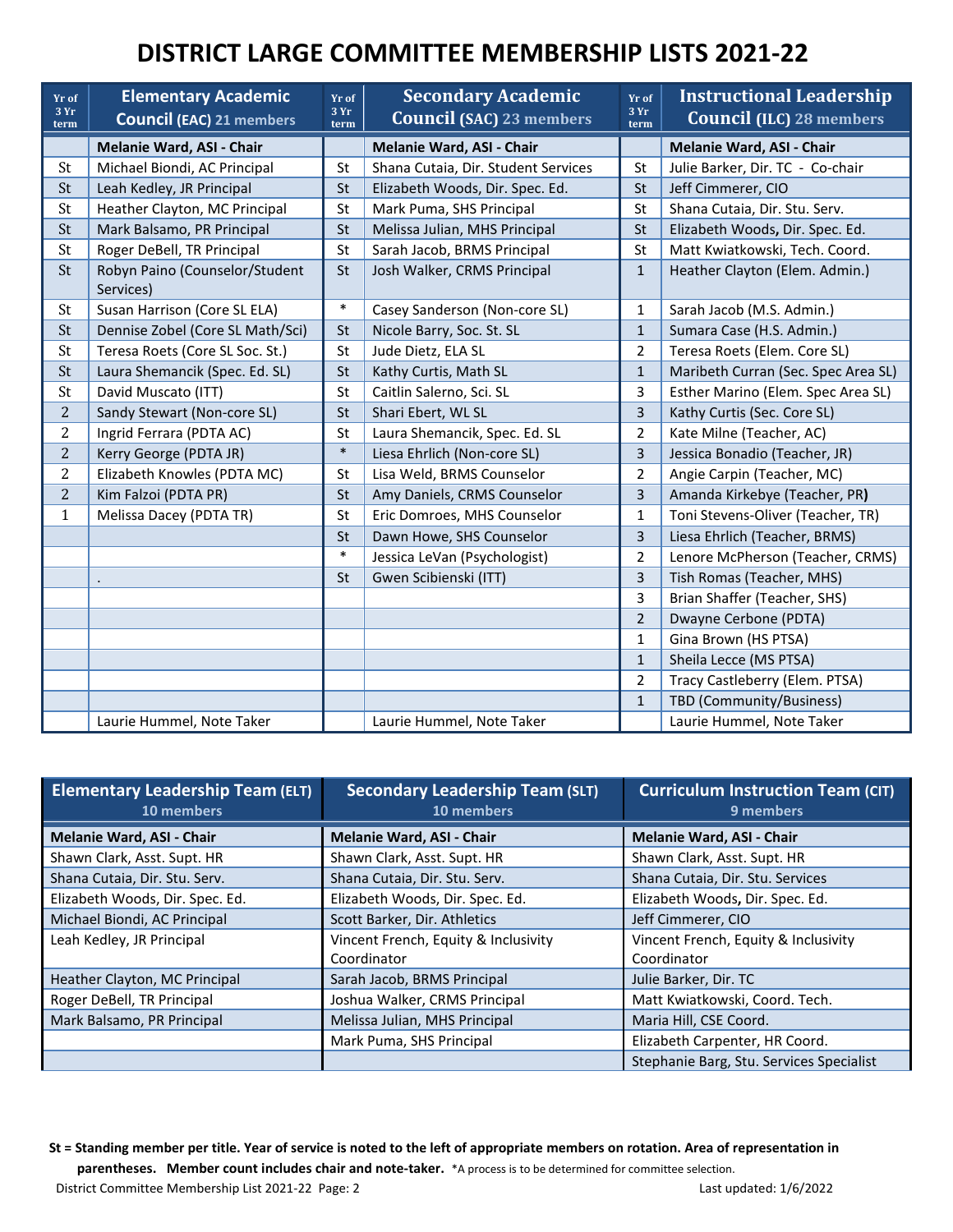| <b>District Standards Leaders Team</b><br>(DSLT) 26 members | <b>Elementary Core Standards Leaders</b><br>(ECSL) 5 members | <b>Secondary Core Standards Leaders</b><br>(SCSL) 7 members |
|-------------------------------------------------------------|--------------------------------------------------------------|-------------------------------------------------------------|
| Melanie Ward, ASI - Chair                                   | Melanie Ward, ASI - Chair                                    | Melanie Ward, ASI - Chair                                   |
| Jennifer Marren (PDAA)                                      | Susan Harrison, ELA/Reading                                  | Jude Dietz, ELA                                             |
| Julie Barker, Dir. TC                                       | Dennise Zobel, Math/Science                                  | Kathy Curtis, Math                                          |
| Maribeth Curran, Art                                        | Teresa Roets, Soc. St.                                       | Caitlin Salerno, Science                                    |
| Casey Sanderson, Business                                   | Laura Shemancik, Spec. Ed.                                   | Nicole Barry, Soc. St.                                      |
| Amy Daniels, Counseling                                     |                                                              | Laura Shemancik, Spec. Ed.                                  |
| Susan Harrison, Elem. ELA/Reading                           |                                                              | Shari Ebert, World Languages                                |
| Jude Dietz, Sec. ELA                                        |                                                              |                                                             |
| Kaylie Northrup, ENL                                        |                                                              |                                                             |
| Erin McRae, FACS/Health                                     |                                                              |                                                             |
| Sandy Stewart, Instructional Challenge                      |                                                              |                                                             |
| Toni Baller, Library                                        |                                                              |                                                             |
| Dennise Zobel, Elem. Math & Science                         |                                                              |                                                             |
| Kathy Curtis, Sec. Math                                     |                                                              |                                                             |
| Tammy Keller, Music                                         |                                                              |                                                             |
| Esther Marino, Phys. Ed.                                    |                                                              |                                                             |
| Jessica LeVan, Psychology                                   |                                                              |                                                             |
| Liesa Ehrlich, Sec. Reading                                 |                                                              |                                                             |
| Caitlin Salerno, Sec. Science                               |                                                              |                                                             |
| Teresa Roets, Elem. Soc. St.                                |                                                              |                                                             |
| Nicole Barry, Sec. Soc. St.                                 |                                                              |                                                             |
| Teresa Lattuca, SNT                                         |                                                              |                                                             |
| Laura Shemancik, Spec. Ed.                                  |                                                              |                                                             |
| Jaclynn Joly, Speech                                        |                                                              |                                                             |
| Peter Pratt, Technology                                     |                                                              |                                                             |
| Shari Ebert, World Languages                                |                                                              |                                                             |
|                                                             |                                                              |                                                             |

| Yr of<br>3Yr<br>term+ |                                                                                                                      | Yr of<br>3Yr<br>term+ | <b>Inclusivity Advisory Committee</b><br>21 members  | Yr of<br>3Yr<br>term+ |                                   |
|-----------------------|----------------------------------------------------------------------------------------------------------------------|-----------------------|------------------------------------------------------|-----------------------|-----------------------------------|
|                       | Shana Cutaia (COT), William Castle (Community) - Co-Facilitators                                                     |                       |                                                      |                       |                                   |
| St                    | Shana Cutaia, Co-Facilitator<br>(COT)                                                                                | St                    | Vincent French (Coordinator Inclusivity &<br>Equity) |                       |                                   |
| $\mathbf{1}$          | William Castle, Co-Facilitator<br>(Community)                                                                        | $\mathbf{1}$          | Julie Barker (PDTA, Teacher Center)                  | $\overline{2}$        | <b>Tiffany Bonus (PTSA)</b>       |
| St                    | Melanie Ward (COT)                                                                                                   | 3                     | Liesa Ehrlich (PDTA Secondary)                       |                       | Lori Leitgeb (PTSA)               |
| $\overline{2}$        | Norman Yung (Community)                                                                                              | 1                     | Radhika Ramesh (PDTA Elem.)                          | 1                     | Crystal Petit-Frere (PTSA)        |
| 3                     | Nahoko Kawakyu O'Connor<br>(Community)                                                                               | 1                     | Karoline Trojian (PEOP)                              | 2                     | Karina Hernandez-Pound (PTSA)     |
|                       | Rachel Kest (Community)                                                                                              | 1                     | Melissa Julian (PDAA HS)                             |                       | <b>SHS Student Representative</b> |
|                       | Tamara Minter (Community)                                                                                            | 1                     | Sarah Jacob (PDAA MS)                                | $\mathbf{1}$          | <b>MHS Student Representative</b> |
|                       |                                                                                                                      | 1                     | Leah Kedley (PDAA ES)                                |                       |                                   |
|                       |                                                                                                                      |                       |                                                      |                       |                                   |
|                       | + Membership terms are for three years such that membership rotates on a staggered basis for each constituent group. |                       |                                                      |                       |                                   |

**St = Standing member per title. Year of service is noted to the left of appropriate members on rotation. Area of representation in parentheses. Member count includes chair and note-taker.** \*A process is to be determined for committee selection.

District Committee Membership List 2021-22 Page: 3 Last updated: 1/6/2022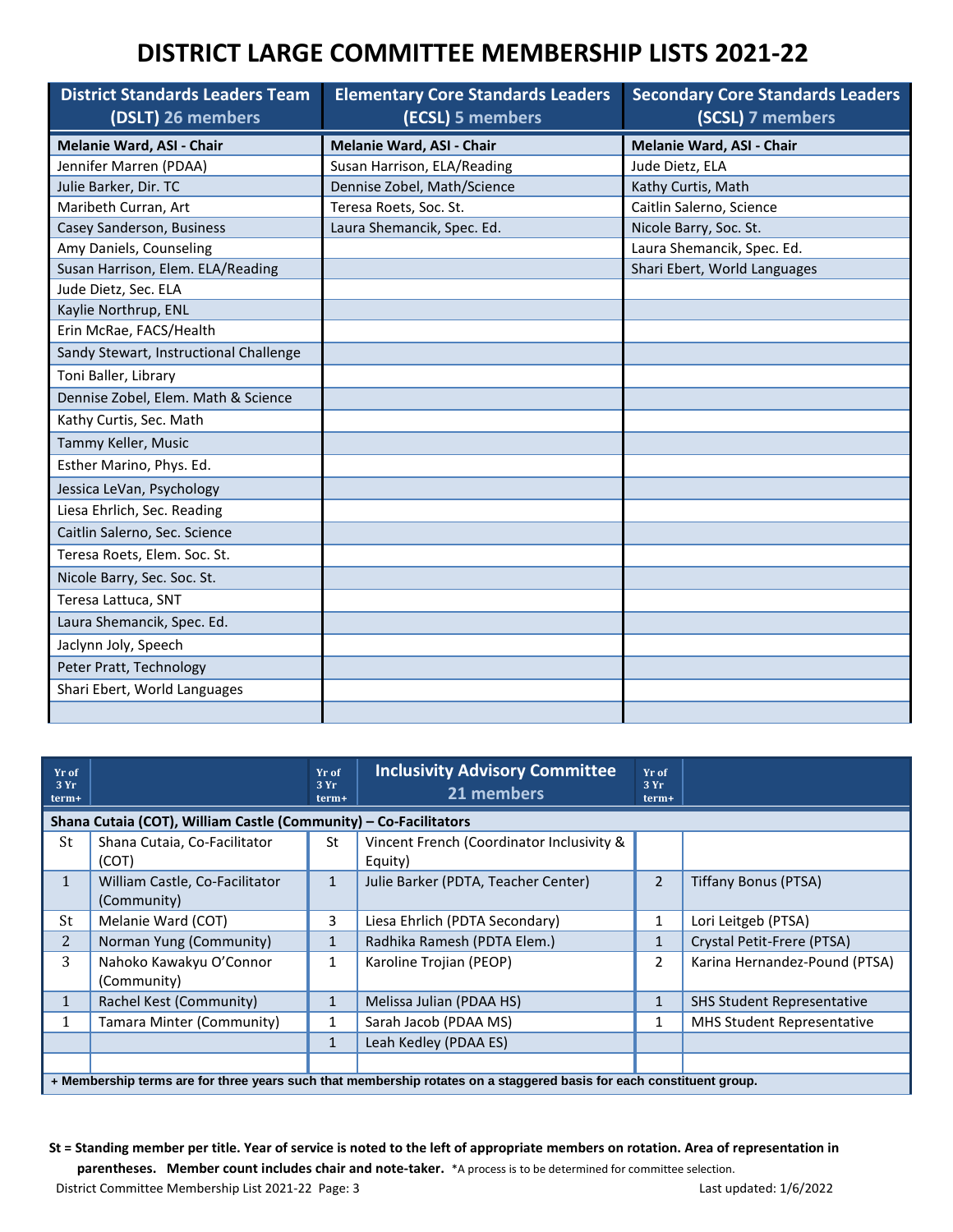| <b>Special Education Advisory</b><br>(SEAC) 18 members | <b>Safety Council</b><br>26 members                | <b>Health and Wellness</b><br>25 members                             |
|--------------------------------------------------------|----------------------------------------------------|----------------------------------------------------------------------|
| Elizabeth Woods, Dir. Spec.Ed - Chair                  | Shana Cutaia, Dir. Stu. Services -<br><b>Chair</b> | <b>Stephanie Barg, Student Services</b><br><b>Specialist - Chair</b> |
| Heather Clayton (Elem. Admin.)                         | Nancy Wayman (Dir. of Comm.)                       | Shana Cutaia (Dir. of Student Services)                              |
| Sarah Jacob, (Middle Admin.)                           | Jeffrey Beardsley (Dir. of OMS)                    | Ann Kane (Prevention Coordinator)                                    |
| Laura Hefner (H.S. Admin.)                             | Carla Grove (Dir. of Trans.)                       | Susan Sagan-Levitan (Parent Rep.)                                    |
| Sara Dehm (ACE Gen. Ed.)                               | Elizabeth Carpenter (HR Coordinator)               | Richard Albano (PDAA Elem.)                                          |
| Valerie Kenyon (JRE Speech)                            | Kristen Hans (Parent Rep)                          | Michael Falzoi (PDAA Secondary)                                      |
| Sue Caruso (MCE Spec. Ed.)                             | Kelly Wasson (BOCES)                               | Emily Natoli-Burns (PDTA)                                            |
| Joann Mezzoprete (PRE Spec. Ed.)                       | Richard Albano (PDAA Elem.)                        | <b>Esther Marino (Physical Education)</b>                            |
| Meghan Stark (TRE Spec. Ed.)                           | Mike Falzoi (PDAA M.S.)                            | Amy Daniels (Counselors)                                             |
| Erin Monaghan (BRMS Gen. Ed.)                          | Laura Hefner (PDAA H.S.)                           | Megan Schlageter (School Psych.)                                     |
| Jessica Segar (CRMS Spec. Ed.)                         | Kelly Cline (Town)                                 | Paulette Vangellow (Dir. Food Services)                              |
| Cynthia Merrifield (MHS Spec. Ed)                      | Teresa Lattuca (School Nurses)                     | Anne Holahan (Spec. Ed.)                                             |
| Dan Judd (SHS Gen. Ed.)                                | Joan Reynolds (PEOP)                               | Julie Wittig (Comm. Serv. Coord.)                                    |
| Maria Hill (CSE Coordinator)                           | Emily Natoli-Burns (PDTA SHS)                      | Connie Maust (CSE Assigned BRMS)                                     |
| Jessica LeVan (Psychologist SL)                        | Caitlin Salerno (PDTA Gen. Ed.)                    | Elizabeth Carpenter (HR Coordinator)                                 |
| Jaclynn Joly (Speech Standards L.)                     | Michele Riedl (Gen. Ed. ACE)                       | Joyce Bernard (Gen Ed. MCE)                                          |
| Laura Shemancik (Spec. Ed. SL)                         | Cathleen Tommasi (Sp. Ed. JRE)                     | Erin McRae (Gen. Ed. CRMS)                                           |
|                                                        | Lisa Riley (Gen. Ed. CRMS)                         | TBD (Gen. Ed. ACE)                                                   |
|                                                        | Elizabeth Mitchell (Gen. Ed. MCE)                  | Maria Hartman (Nurse ACE)                                            |
|                                                        | TBD (Sp. Ed. MHS)                                  | Maureen O'neill (Gen. Ed. MHS)                                       |
|                                                        | Kelly VerSchneider (Nurse MCE)                     | Nancy Trabold (Sp.Ed. BRMS)                                          |
|                                                        | Laura Penkitis (Sp. Ed. PRE)                       | Patricia Steeley (Sp.Ed. JRE)                                        |
|                                                        |                                                    |                                                                      |
|                                                        |                                                    |                                                                      |
|                                                        |                                                    |                                                                      |
|                                                        |                                                    |                                                                      |
|                                                        |                                                    |                                                                      |
| Catherine Thomas, Note-taker                           | Asst. to Dir. Stu. Services, Note Taker            | Asst. to Dir. Stu. Services, Note Taker                              |

| <b>Teacher Center Policy Board (TCPB)</b><br>22 members |                                    |                               |  |  |  |
|---------------------------------------------------------|------------------------------------|-------------------------------|--|--|--|
| Julie Barker - Dir. TC - Facilitator                    |                                    |                               |  |  |  |
| Melanie Ward (Admin)                                    | Kristin O'Dell (PDTA MHS)          | Emily Odhiambo (PDTA AC)      |  |  |  |
| Shawn Clark (Admin)                                     | Reeca Rothbaum (PDTA SHS)          | Jeannine Galusha (PDTA JR)    |  |  |  |
| Julie Barker (Teacher Ctr.)                             | Tina DiPaulo (PDTA BRMS)           | Danielle deManincor (PDTA MC) |  |  |  |
| Sarah Pelusio (BOE)                                     | Beth Latini (PDTA CRMS)            | Jackie Bowser (PDTA PR)       |  |  |  |
| Laura Hefner (PDAA)                                     | Jennifer Cannell (St. John Fisher) | Radhika Ramesh (PDTA TR)      |  |  |  |
| Vince Blasio (Business Rep)                             | Tony Tepedino (Allendale Columbia) | Jessica Sabbour (PDTA)        |  |  |  |
| Larissa Lalka (PTSA)                                    | Sharon Bednarczyk (St. Louis)      | Cindy Craig, Note Taker       |  |  |  |

**St = Standing member per title. Year of service is noted to the left of appropriate members on rotation. Area of representation in parentheses. Member count includes chair and note-taker.** \*A process is to be determined for committee selection. District Committee Membership List 2021-22 Page: 4 Last updated: 1/6/2022